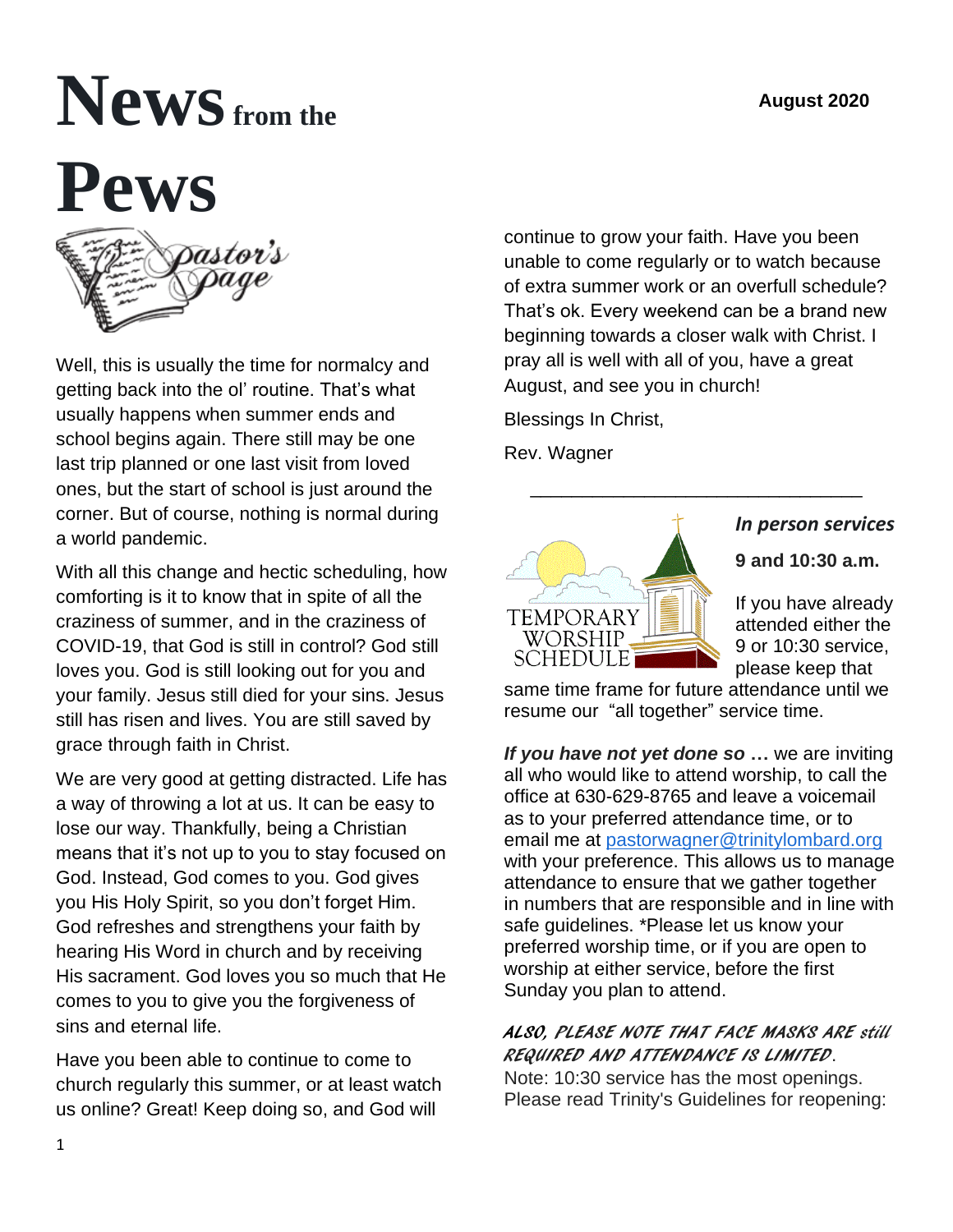[https://www.trinitylombard.org/church](https://www.trinitylombard.org/church-reopening)[reopening](https://www.trinitylombard.org/church-reopening)**.**

#### **The 9 a.m. service continues to be livestreamed** on [Facebook](https://www.facebook.com/TrinityLombard/)

[@TrinityLombard](https://www.facebook.com/TrinityLombard/) and on Trinity's website at [Trinitylombard.org.](https://www.trinitylombard.org/) A downloadable order of worship is attached, and is also available at: [https://tinyurl.com/ya5c8gev.](https://tinyurl.com/ya5c8gev)

#### **Facebook**

If you missed joining Trinity online for church this (or any) weekend, you can still take part. Relive the Sunday morning services, find the orders of worship, along with easy to share video and audio versions of the sermons at [https://www.trinitylombard.org/sermons.](about:blank) You'll find recent online Bible study videos there too.

Services and Bible classes air live on Facebook @TrinityLombard [\(https://www.facebook.com/TrinityLombard/\)](about:blank) and can also be viewed live at [https://www.trinitylombard.org/.](about:blank) Worship is online each Sunday morning at 9 am. and Bible studies air each Thursday evening at 6 p.m. .



From the Principal's desk

\_\_\_\_\_\_\_\_\_\_\_\_\_\_\_\_\_\_\_\_\_\_\_\_\_\_\_\_\_\_\_\_\_\_\_\_

**TRINITY LUTHERAN SCHOOL is gearing up for back to school and accepting registration for the 2020-2021 school year.** School begins on Wednesday, August 19<sup>th</sup>.

You can help fill the classrooms:

• Let family, friends, neighbors, and coworkers with school age children know that Trinity is open for in class learning and offers a quality Christian education in a family-centric environment.

- Display a Trinity Lutheran School yard sign – pick on up in Trinity's office between 9 a.m. and 3 p.m. Tuesday through Thursday or ask to have one planted in your yard - email Secretary@TrinityLombard.org or leave a voicemail message at 630.629.8765.
- If you are on social media, please share posts promoting the school. You can share posts already on Trinity's Facebook or Instagram or create your own with suggested texts and images here:

[https://www.trinitylombard.org/social](about:blank)[media-posts](about:blank)

Julie Messina Principal, 7th & 8th Grade Teacher [JMessina@trinitylombard.org](mailto:JMessina@trinitylombard.org)  630-627-5601 ext. 205

SAFE, SMALL CLASS SIZES, IN-CLASSROOM EDUCATION 5 DAYS A WEEK - Quality Christian Education - preschool through 8th grade - Register now - 630.627.5601 or secretary@trinitylombard.org –

\_\_\_\_\_\_\_\_\_\_\_\_\_\_\_\_\_\_\_\_\_\_\_\_\_\_\_\_\_\_\_\_\_\_\_\_\_\_\_\_\_\_\_\_\_\_\_\_\_\_

#### **SUMMER CAMP**

Summer camp was in full swing at Trinity and ended on July 31st.

We had two separate classrooms with 9 campers in each, so that we practiced social distancing by keeping our numbers small. In addition, we wore masks and sanitized often. Our themes this year were science fun, desert



and reading stories. "The Very Hungry Caterpillar" was a lot of fun.

Following guidelines set by the CDC and IDPH to keep campers and staff safe, the children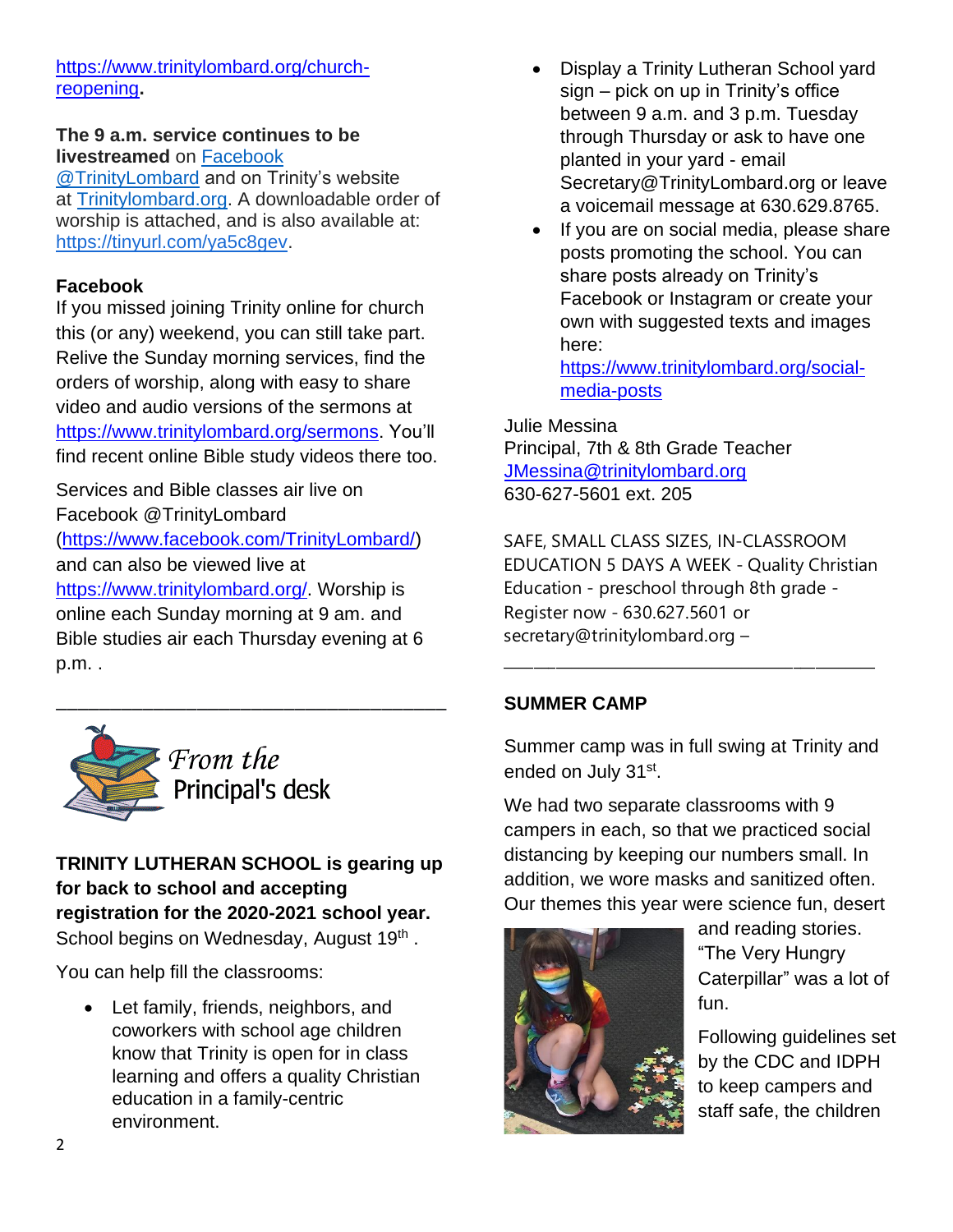

kept their masks on and had lot of good healthy activities*.* 

Temperatures were taken upon entry into the building in the mornings. Campers were able to play outside during the day. Face masks were worn in the classrooms.

#### **VACATION BIBLE SCHOOL IS…WHENEVER YOU WANT IT UNTIL SCHOOL STARTS.**

\_\_\_\_\_\_\_\_\_\_\_\_\_\_\_\_\_\_\_\_\_\_\_\_\_\_\_\_\_\_\_\_\_\_\_\_\_\_\_

This year Trinity's Vacation Bible School is conveniently planned to work around your family schedule and allows us to comply with current state requirements and guidelines for gathering together.



You will find Trinity's 2020 Vacation Bible School, Rainforest Explorers, online, at [www.trinitylombard.org.](about:blank) We encourage you to participate in the way that works best for your household, choosing to explore one VBS unit a day for a week, or one VBS unit a week over several weeks.

Parents or grandparents are encouraged to participate with younger children, while older students may be able to work through each unit on their own. We think that all ages will enjoy being Rainforest Explorers while Jesus leads the way.

Crafts and snacks are designed to use materials and ingredients you probably have on hand at home – if not, the needed items are easy to find and inexpensive. There are also alternate ideas provided – and a lot of additional music-action videos.

Offerings to benefit this summer's Mission Partner, Mission Papua New Guinea, may be made online at [https://tinyurl.com/vbb68ns](about:blank) or mailed to Trinity Lutheran Church, 1165 S Westmore-Meyers Rd., Lombard, IL 60148. PLEASE DESIGNATE AS "VBS MISSION" and make checks payable to Trinity Lutheran Church.

Each unit includes:

- devotions by Pastor Wagner
- Bible verse
- action music video
- Bible Story lesson by Mrs. Messina
- craft with Miss Hannah
- easy-to-make snack
- coloring page
- science experiment
- and more!

While we are not meeting on Sunday

 $\overline{\phantom{a}}$  , which is the set of the set of the set of the set of the set of the set of the set of the set of the set of the set of the set of the set of the set of the set of the set of the set of the set of the set of

mornings for Bible Study at this time out of caution …..

Studying God's Word together is



important! **Pastor offers Bible Study, at 6 pm on Thursdays LIVE** on Facebook [@trinitylombard](https://www.facebook.com/TrinityLombard/) . Pastor Wagner welcomes any of your Bible related questions. \*You can interact online through Facebook as the study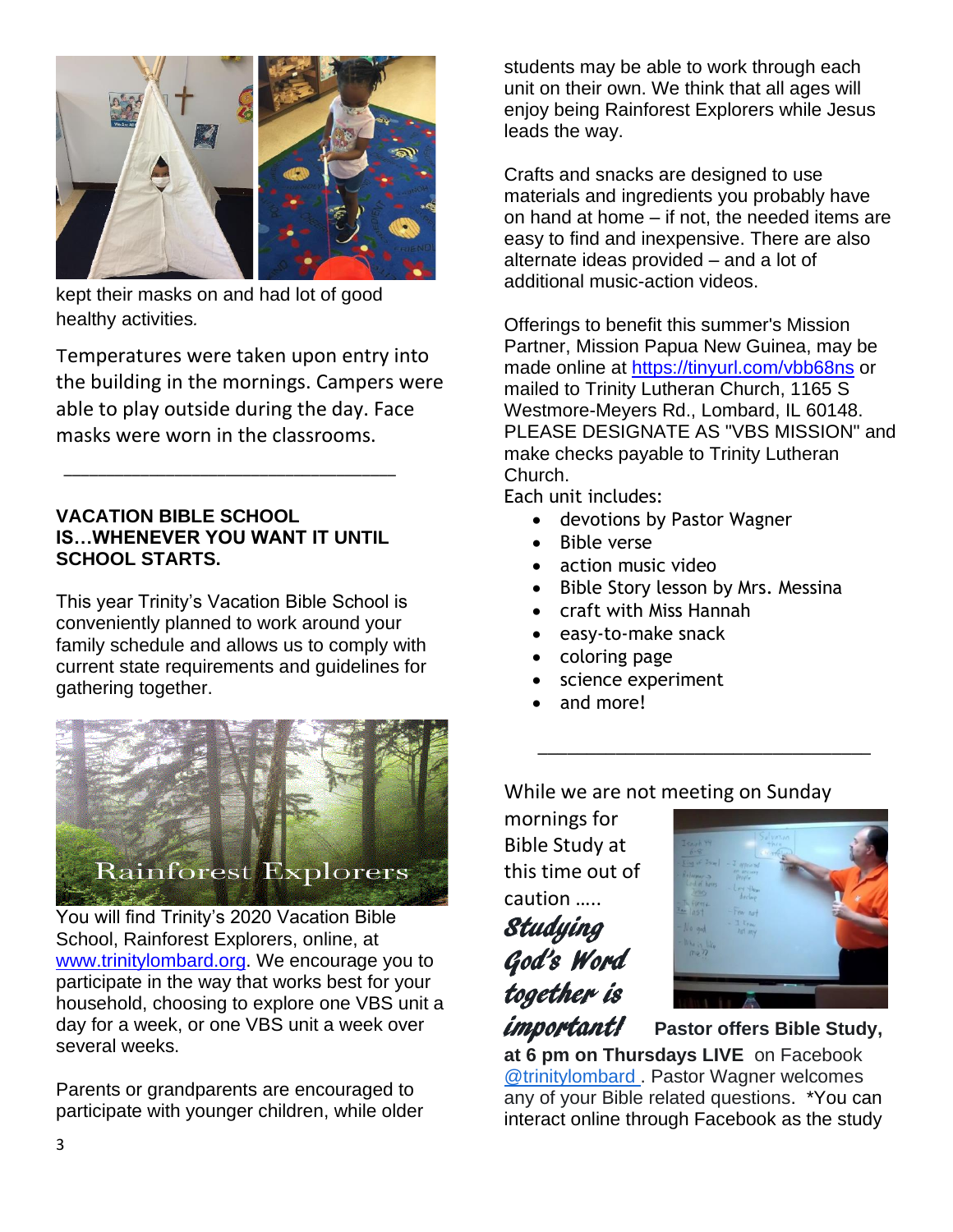is going on, or email questions by noon on Wednesdays, [Secretary@TrinityLombard.org](mailto:Secretary@TrinityLombard.org) You can also view it on the internet using [www.TrinityLombard.org](http://www.trinitylombard.org/).



**You're invited Mary Martha …. September 3rd , 6:30pm.**

We have not met in person this summer for



bible study as we have in the past. But we each enjoyed knowing that we could virtually engage in the Thursday night studies that pastor has been

offering at 6:00pm online.

In September, when we normally resume our once a month, meetings, it's *THE* Salad Supper event. This a good time to get to know what will be offered in the upcoming months ahead. We will be having a Salad Supper.. However, it will an outdoor event, held with plenty of fresh air around us to socially distance. In case of rain, there is a screen house. All women are invited, there is no membership … just friendship offered.

We will meet at the home of Judy Cuchetto, 118 S. Ardmore Ave, Villa Park. Please join in and bring a salad of some kind to pass.

RSVP by text to Arlene Solyom at 630.715.7764 or call 630.620.0599 if you would like to know more about the event or where to park.

Come and get to know just how Mary/Martha Women's fellowship serves the church, if you have any questions about how to get involved. There's always lots of laughter and good desserts.

# Trinity's NEW Young Adult Group is online

 $\frac{1}{\sqrt{2}}$  ,  $\frac{1}{\sqrt{2}}$  ,  $\frac{1}{\sqrt{2}}$  ,  $\frac{1}{\sqrt{2}}$  ,  $\frac{1}{\sqrt{2}}$  ,  $\frac{1}{\sqrt{2}}$  ,  $\frac{1}{\sqrt{2}}$  ,  $\frac{1}{\sqrt{2}}$  ,  $\frac{1}{\sqrt{2}}$  ,  $\frac{1}{\sqrt{2}}$  ,  $\frac{1}{\sqrt{2}}$  ,  $\frac{1}{\sqrt{2}}$  ,  $\frac{1}{\sqrt{2}}$  ,  $\frac{1}{\sqrt{2}}$  ,  $\frac{1}{\sqrt{2}}$ 

Trinity's Young Adult Group is excited about some new opportunities! We have invited the young adults from St. Luke, Itasca to join us in Bible Study and hopefully in the near future, service projects and recreational events. We are thankful to our leader, Scott Gronwold, for his wisdom and to our few devoted members. As we started this brand new program in the midst of this difficult season that 2020 has brought us, we ask you to keep us in your prayers - that we may grow and most importantly, spread the love of Jesus.

In Christ's name, Hannah Solyom [hannahsolyom@yahoo.com.](about:blank)

Get information on the Youth group from Scott Gronwold at [sjohn75@gmail.com](about:blank)

\_\_\_\_\_\_\_\_\_\_\_\_\_\_\_\_\_\_\_\_\_\_\_\_\_\_\_\_\_\_\_\_\_\_\_\_\_

## **Help at hand:**

It seems like a very long time since we started this journey together, Trinity Family. And we had all hoped that things would be back to a normal pace in our lives, but it hasn't quite happened as we had planned. Because there may still be a need for extra help, Trinity has been blessed with helpers willing to run errands, prepare and deliver meals, and provide you with a fabric face mask if you don't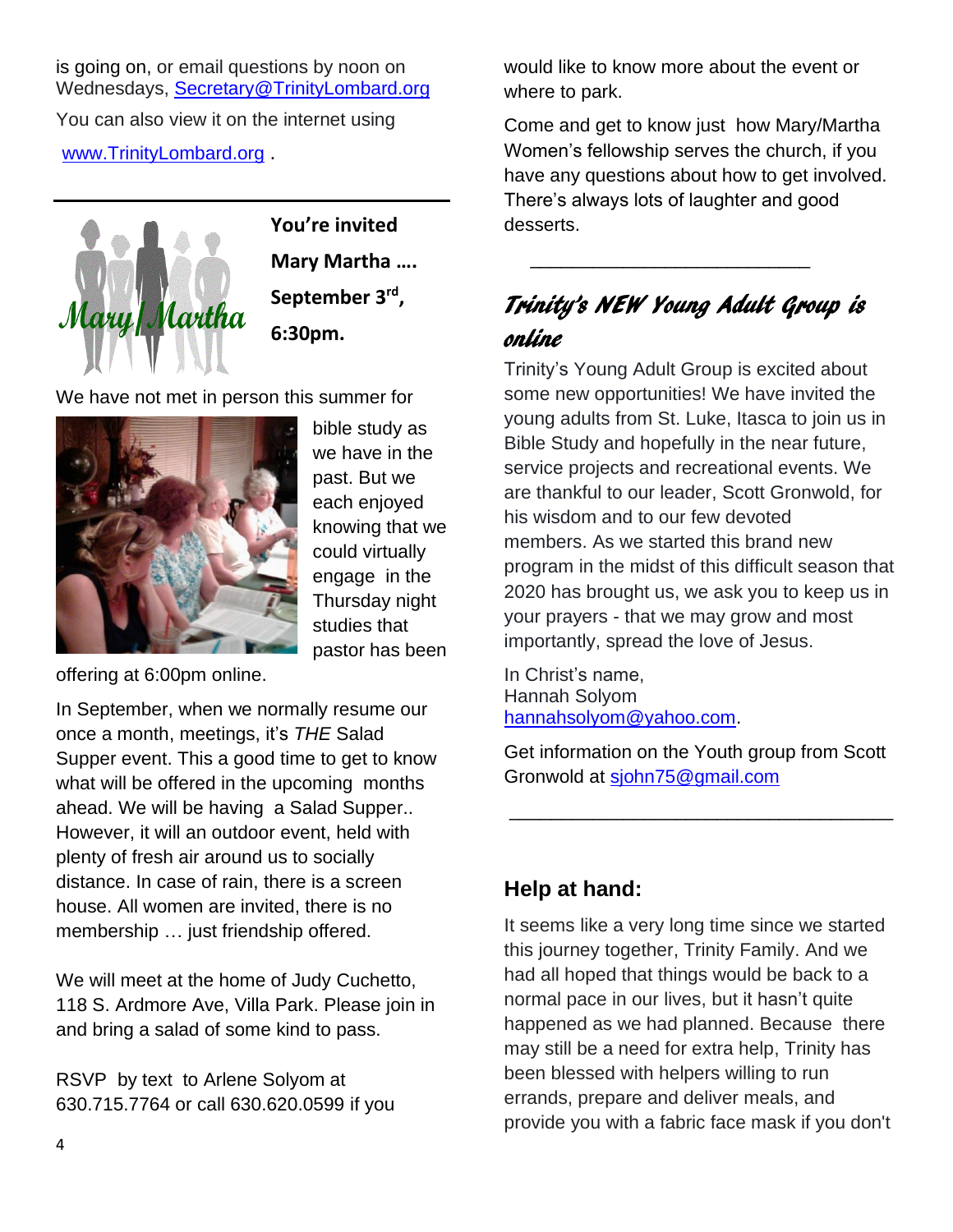#### have, or still need one. Please let us know if



you are in need of these or other services. Email [Secretary@](mailto:Secretary@TrinityLombard.org) 

[TrinityLombard.org](mailto:Secretary@TrinityLombard.org) or leave a voicemail message at 630.629.8765.

Trinity has been partnering with nearby St. Pius Catholic Church and Sacred Heart Catholic Church in their Food Pantries.. If *you, or if you know of any in the area who are in need of food***,** call 630.300.4350. Leave a message with your name, phone number, address, and the number of people in household. You will receive a call back to arrange a date and time for a local Knights of Columbus volunteer to *deliver groceries*. Again, thank you to Trinity members Ron and Dawn Tyler for helping to set this up.

Even at those times when Trinity's office must be closed, you can still be connected. Trinity's primary email

address, [secretary@trinitylombard.org](mailto:secretary@trinitylombard.org) is regularly monitored and voicemails left at 630.629.8765 are listened to.

#### **News from the**

**Trinity** community is distributed via email and Trinity's website



– [www.TrinityLombard.org,](http://www.trinitylombard.org/) and social media sites –

Facebook [www.facebook.com/TrinityLomb](http://www.facebook.com/TrinityLombard/) [ard](http://www.facebook.com/TrinityLombard/) and

Instagram [www.instagram.com/trinityluthe](http://www.instagram.com/trinitylutheranlombard/) [ranlombard.](http://www.instagram.com/trinitylutheranlombard/) School families keep up to date with the JupiterEd app.

*(do we have your current email address?)* ……….If you ever have a critical need, please let Trinity know so that they can connect you with appropriate help and resources

\_\_\_\_\_\_\_\_\_\_\_\_\_\_\_\_\_\_\_\_\_\_\_\_\_\_\_\_\_\_\_

## **If you love technology, Trinity is looking for you.**

We need members who would be willing to be part of our tech and communications team. Even if you're new to the field … there's a perfect opportunity here at Trinity to join our new team of online, IT, broadcast, and social media volunteers. Have an interest? Let us know with an email to [Secretary@TrinityLombard.org](about:blank) or leave a voicemail message at 630.629.8765.

#### **If you are in need of...**

**A FACE MASK** Donelle (Doni) Foreman has been making washable cloth masks

\_\_\_\_\_\_\_\_\_\_\_\_\_\_\_\_\_\_\_\_\_\_\_\_\_\_\_\_\_\_\_\_\_

- A WEEKLY MEAL A group led by Jen Gronwald has been lovingly preparing meals and running errands
- HELP WITH ERRANDS Kevin Tully

Contact Trinity's office with an email to [Secretary@TrinityLombard.orgo](about:blank)r leave a voicemail message at 630.629.8765. If the virus is still a concern to you because of your health, don't hesitate to ask for a helping hand.

 $\overline{\phantom{a}}$  , which is the set of the set of the set of the set of the set of the set of the set of the set of the set of the set of the set of the set of the set of the set of the set of the set of the set of the set of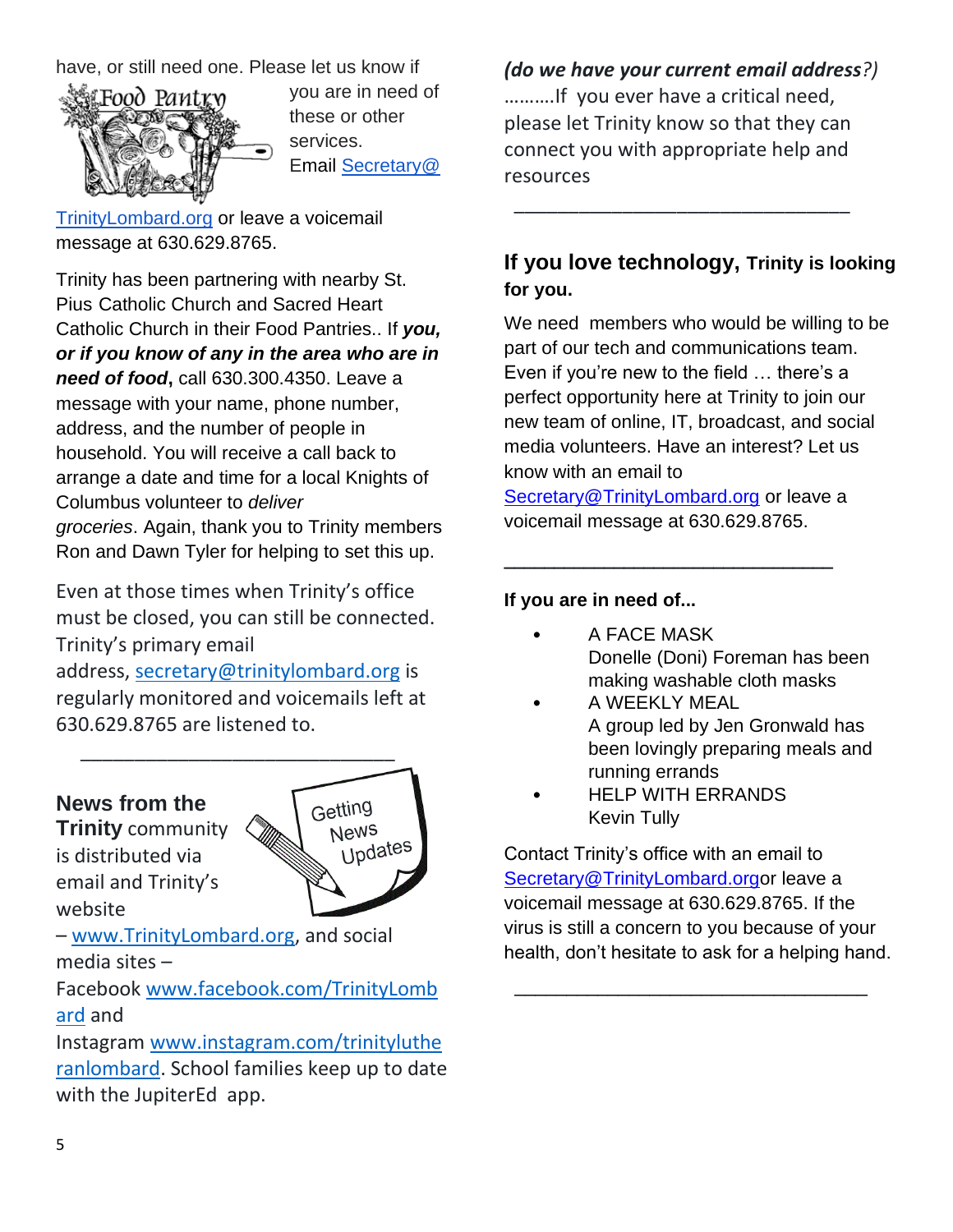

Lord, God Almighty, you have given your created beings a purpose in life. You created all human life for the exact same purpose ... and that purpose is to glorify you. You have not created one group of your human beings to be superior to another. You have created all, equal. Forgive us for sinning against you by the hatred that is shown towards others. Forgive us for allowing the killing of our unborn babies in this nation. Forgive us for all of the murders that are committed daily by those that do not value life. Forgive us for worshipping false gods of hatred, spiritual rebellion, race baiting and destruction. You put us in charge of this earth that you spoke into being, but you are in charge over the whole of all you have created. Forgive us as humans for the utter disrespect of life that is displayed daily in this country. Create in us clean hearts oh Lord and renew a right spirit within us as a nation. Take not your Holy Spirit from this land. Speak to the hearts of those who have rebelled against you. Lord heal this land of sickness of the mind and body. We pray these things in the name of our blessed Savior, Jesus the Christ.

Yours in Christ**, Board of Evangelism** 

#### **Trinity's Sunday School remains on hiatus.**



Until Adult Bible Class begins again in person on Sunday mornings,

Children's Sunday School will continue online. During this time, families are encouraged to visit Trinity's online Sunday School portal: [https://www.trinitylombard.org/sunday-school](about:blank)[activities.](about:blank) Regularly updated, the page includes story time, coloring, crafts, devotions, projects, and more. Some items are downloadable to print. If you do not have the ability to print, please email and request the desired Sunday School activities via mail, at

[secretary@trinitylombard.org](about:blank) Please include your mailing address.

Adults or youth who would like to volunteer with Sunday School when in-person Sunday morning class resumes are invited to contact Trinity's office at 630.627.5601 or [secretary@trinitylombard.org.](about:blank)

Blessings in the Name of Our Risen Savior Jesus Christ, Lori Solyom

\_\_\_\_\_\_\_\_\_\_\_\_\_\_\_\_\_\_\_\_\_\_\_\_\_\_\_\_\_\_\_\_\_



## PRAYER PARTNERS

If you have a prayer request or would like to give an update on

someone we have been praying for, please contact Pastor Wagner. Or you can also submit your request directly to Nadine Anderson at 630 629-2197, or email duke3579@ comcast.net. Look for the Prayer Partners coming each month to your email address.

 $\frac{1}{\sqrt{2}}$  ,  $\frac{1}{\sqrt{2}}$  ,  $\frac{1}{\sqrt{2}}$  ,  $\frac{1}{\sqrt{2}}$  ,  $\frac{1}{\sqrt{2}}$  ,  $\frac{1}{\sqrt{2}}$  ,  $\frac{1}{\sqrt{2}}$  ,  $\frac{1}{\sqrt{2}}$  ,  $\frac{1}{\sqrt{2}}$  ,  $\frac{1}{\sqrt{2}}$  ,  $\frac{1}{\sqrt{2}}$  ,  $\frac{1}{\sqrt{2}}$  ,  $\frac{1}{\sqrt{2}}$  ,  $\frac{1}{\sqrt{2}}$  ,  $\frac{1}{\sqrt{2}}$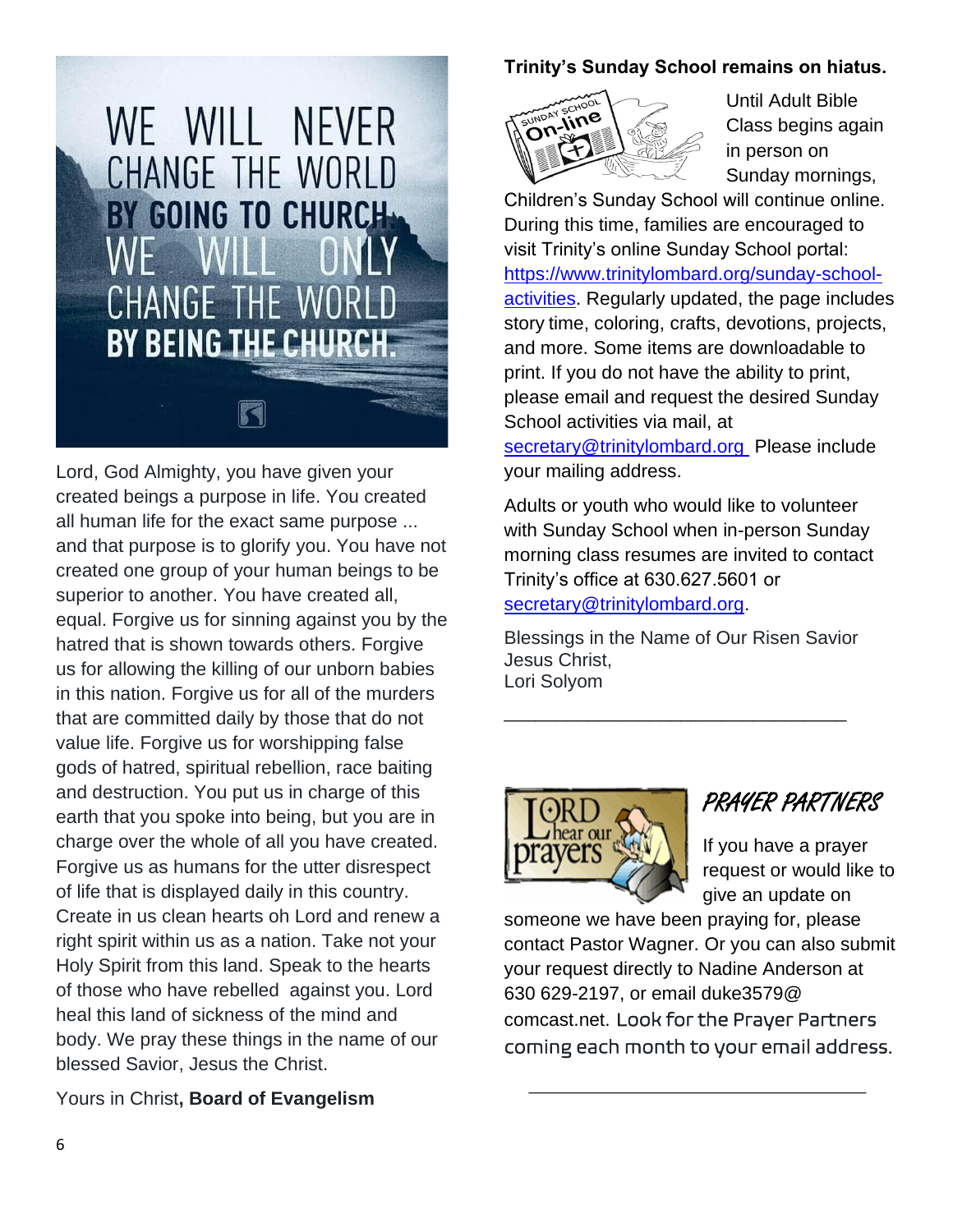

Are You Struggling? You never thought it would be you that needed help. God has not forgotten you "I will never desert you, nor will I ever

forsake you." Hebrews 13:5c

## **THERE IS always HOPE…**

If your heart is aching because of a decision that was made and you're struggling with feelings of depression, guilt, grief, anger or regret about an abortion in the past? Maybe it was not your choice, but the baby was yours. Word of Hope can help. The enemy of God wants you to stay in that pain. The Word of Hope offers confidential counseling, support resources and referrals for men or women, dealing with the aftereffects of an abortion, to allow God's grace to heal you. If you or someone you know is suffering from grief over an abortion, call 888.217.8679 or email [info@word-of](mailto:info@word-of-hope.org)[hope.org.](mailto:info@word-of-hope.org) It's caring and completely confidential.



ONE NATION UNDER GOD

# News coming from the Pews –

\_\_\_\_\_\_\_\_\_\_\_\_\_\_\_\_\_\_\_\_\_\_\_\_\_\_\_\_\_\_\_\_\_\_\_\_\_\_\_\_

 $\overline{\phantom{a}}$  , and the set of the set of the set of the set of the set of the set of the set of the set of the set of the set of the set of the set of the set of the set of the set of the set of the set of the set of the s

Recipes or suggestions from our "church family" are welcome. If you have anything you would like to contribute, please feel free to text, or email your ideas or your requests.



#### **Corn Bread Salad**

This is one was passed around from Lori Solyom and has become Vince Cuchetto's favorite salad. .

Ingredients:

- 1 (9") pan of cornbread (Jiffy Mix works well) Baked as directed on box, cooled and crumbled.
- 4 slices of bacon, fried crispy and crumbled
- 1 smaller green bell pepper or mix several varied color mini peppers, chopped small
- 1 medium red onion, chopped small
- 1 medium tomato, diced
- 1 rib celery, diced
- 1 cup mayonnaise (may add more if needed)

Mix all of the above together in a large salad bowl. Cover with plastic wrap and refrigerate. This salad tastes better the next day. It will keep for several days and tastes better each day. Makes 4 generous servings or 8 small servings.

\_\_\_\_\_\_\_\_\_\_\_\_\_\_\_\_\_\_\_\_\_\_\_\_\_\_\_\_\_\_\_\_\_\_\_\_\_

Enjoy,

Vince

Updates & FYI's:

### **OFFERING ENVELOPES…**

If you are not yet able to attend services at Trinity and need your envelopes delivered, please let us know at 630.629.8765 or email [secretary@trinitylombard.org.](mailto:secretary@trinitylombard.org)

 $\overline{\phantom{a}}$  , and the contract of the contract of the contract of  $\overline{\phantom{a}}$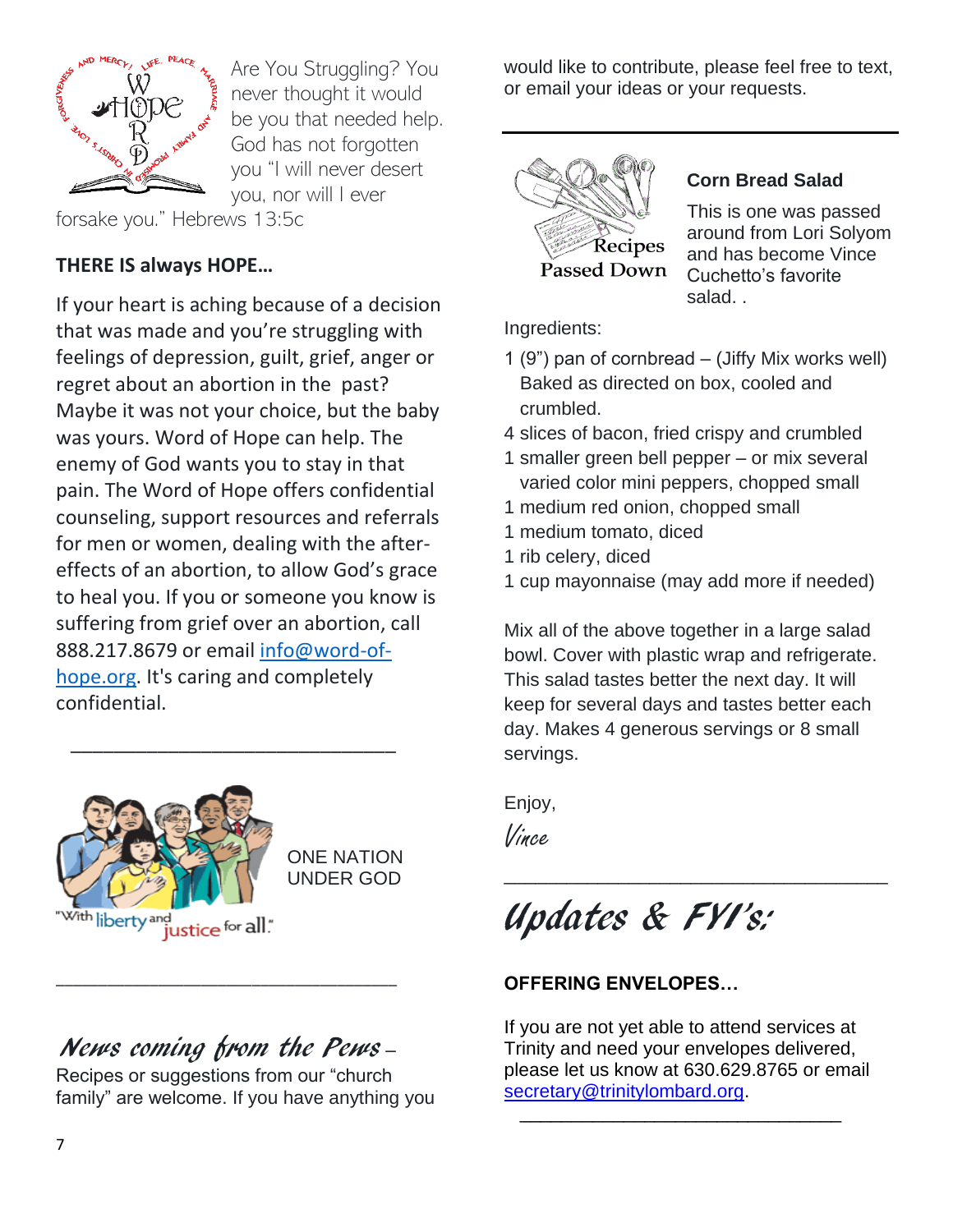## **Just for fun … how many students can you name? Who is the teacher?**



**Submit your answers to Beth Kraegel at**

**[bethkraegel@gmail.com.](mailto:bethkraegel@gmail.com) The person guessing the most names will win a \$5.00 gift card from Culver's. The winner will be**

\_\_\_\_\_\_\_\_\_\_\_\_\_\_\_\_\_\_\_\_\_\_\_\_\_\_\_\_\_\_\_\_\_\_\_\_\_

**announced in the next NFTP.**

## Giving Thanks for Trinity Lutheran School

#### **by Lori Solyom**

There's a saying, "Have an Attitude of Gratitude." In these oft trying times, that can be hard to do. Yet, every day God opens my eyes to the many things we can be grateful for, even in tough times. First and foremost, the allpervasive, persistent love of God, and the blessings of families and friends come to mind. But not far behind that is the thanks I give daily for the treasure that we have in Trinity Lutheran School.

Here are ten reasons that I am incredibly grateful that Trinity Lutheran Church continues to sacrificially operate Trinity Lutheran School, as it has for 160 years.

1. **Trinity Lutheran School is open and operating under the unusual circumstances faced with the onset of the 2020-2021 academic year.**

Trinity's Board of Education, principal, teachers, staff, and families are going above and beyond ordinary efforts to ensure that in-person education will take place five full days a week in Trinity's classrooms.

- 2. **Lutheran schools care a lot – and Trinity demonstrates that on a regular basis.** Families in crisis know that reaching out to Trinity brings loving response. I've lived it on both ends, having been helped and been presented with opportunities to help others. Trinity is family.
- 3. **Trinity is not afraid of change.** New technology and new learning opportunities are embraced when they provide positive chances for students to grow and develop skills that will benefit them throughout life.
- 4. **Trinity never forgets its foundational roots and primary purpose.** Christcentric is the definition of what Trinity seeks to remain. Trinity Lutheran School's mission statement, "To know Jesus Christ and to make Jesus Christ known," is boldly proclaimed at the school entrance and on the walls of every classroom. Trinity's dual mission of educating the children of the congregation and evangelizing the children in the surrounding community holds strong.
- 5. **Trinity's people are special.** Full-time church workers, contracted educators, part-time staff, and volunteers from among members, families, and the community are all focused on helping Trinity work together with parents and grandparents to raise up godly children, good citizens, and responsible members of society.
- 6. **Trinity teachers give above and beyond of their time and talents.** It takes dedication to be a Lutheran School Teacher. Not only will faculty and staff often be found working on the premises outside of classroom hours, but so will their families. And this solid commitment takes place at a sacrificial